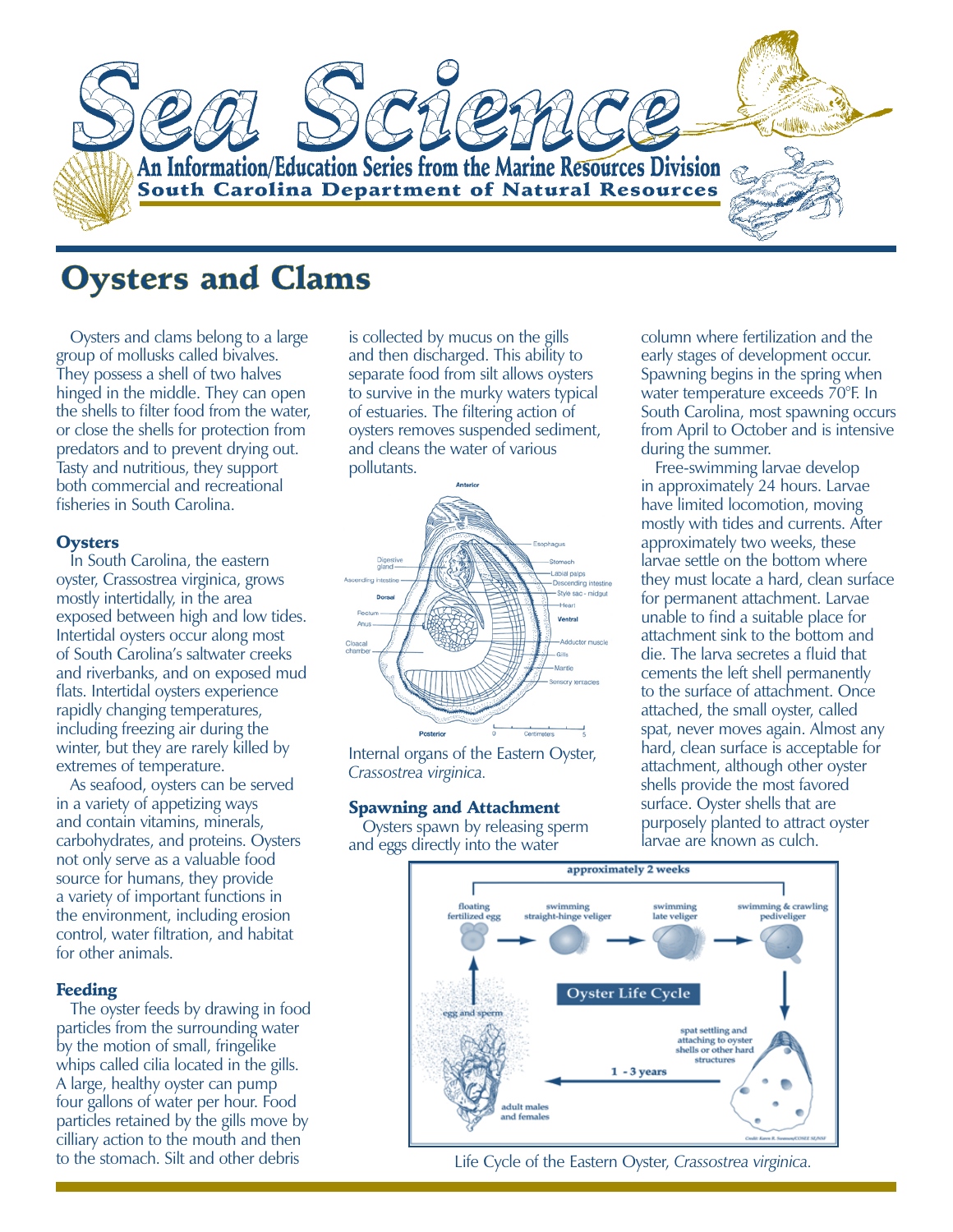## Growth and Predation

In southern waters, there is a nearly continuous setting of spat during warm weather. This frequently produces overcrowding and results in thin, elongated oysters growing in clusters, one oyster attached to one or more others. The cluster continues to grow as each new set occurs. Sometimes clusters reach a foot or more in thickness. The added weight of additional individuals tends to push the lowermost oysters into the mud, where they eventually suffocate. Only the outermost oysters remain alive.

Oysters reach a harvestable size in South Carolina at an age of about three years. Harvesters are encouraged to cull-in-place that is, to break apart clusters while harvesting, thereby leaving smaller oysters in place for future growth. Harvesting is done by hand at low tide.

Blue crabs, as well as other crab species, oyster drills, sea stars, and boring sponges prey on oysters, especially small oysters.

Abundance of oysters in South Carolina has remained relatively stable in recent years, although populations are lower now than they were in 1900. Declines, in part, have been related to increased siltation resulting from alterations in stream flow, overharvesting, and physical disturbances to the shell bed. Diseases, particularly in areas with high salinities, have also periodically killed oysters.

## Oyster Reefs

Intertidal oysters often grow in groups of interconnected clusters known as oyster reefs. The intricate reefs provide extensive habitat for numerous marine species. Mud crabs, shrimps, juvenile fishes, and other organisms seek shelter in reefs from predators as the tide rises. Loose oyster shell on creek bottoms serves as hard clam habitat as well as substrate for sponges, sea fans, and whip corals which, in turn, supply habitat for small crustaceans and fishes.

Stone crabs typically reside near or in oyster reefs and feed largely upon oysters. Many larger fish forage for prey hiding among the oysters. Oyster

reefs also stabilize exposed marsh edges, preventing bank erosion and loss of marsh grasses by waves and boat wakes.



#### Storage and Cleaning

Harvested live oysters in the shell should be stored at 35 to 40 °F in a refrigerator, not in water. Discard any oysters with broken shells or with gaping shells that do not close when lightly tapped.

Shucked oysters should be light grey in color with clear liquid. If stored in their own liquid, sealed, and packed on ice in a refrigerator, oysters will keep for about one week.

Although home freezing is possible, the resulting product is not as good as commercially quick frozen oysters. Shucked oysters can be frozen in their own liquid if sealed in a container with as little air space as possible. They should be used within two months. If oysters are to be used immediately, they can be placed in the freezer for a few hours to relax the muscle which holds the shell closed. This makes shucking much easier. Oysters, like other shellfish, should not be refrozen.

#### Clams

Clams burrow into the bottom, preferring a shell and sand substrate rather than mud and usually occur in groups. In South Carolina, the northern quahog, or hard clam, Mercenaria mercenaria, is the predominant species. In suitable environments, clams inhabit coastal waters from Florida to the Gulf of St. Lawrence and along the Gulf of Mexico to the Yucatan Peninsula. Clams indigenous to South Carolina are predominantly the northern

quahog (Mercenaria mercenaria).

Clams prefer waters with a salinity range of 24 to 32 parts of salt per thousand (sea water is roughly 35 parts per thousand). Growth occurs throughout the year in South Carolina.

## Spawning and Feeding

Like oysters, clams spawn by releasing sperm and eggs into the water. Spawning begins in the spring, continues through midsummer, and may resume in September, continuing through October. Two to four weeks after spawning the resulting juvenile clams burrow into bottom sediments. Unless protected by overlying shell, juvenile clams are easy prey for crabs.

Clams feed on plankton through a double-tubed siphon which operates like a snorkel. The siphon pulls in food and eliminates waste products. Water is pumped through the incoming siphon, passed over the gills, and strained to remove food particles. The gills remove oxygen from the water, and emite carbon dioxide. Then waste products from the digestive tract are expelled through the outgoing siphon. The beating of a multitude of microscopic hairs (cilia) located inside the siphon and in the gill chamber maintain constant water circulation.

## Chowders, Cherrystones, and **Littlenecks**

More than 85% of South Carolina's commercial clam production is shipped out of the state in the shell, some to return months later to grocery store shelves as Manhattan or New England clam chowder. The recipe may originate from our northern counterparts, but not necessarily the clam.

Clams are sold under three market categories based on their size. The largest and cheapest of the clams are sold for chowders or minced, diced, or ground for other food uses.

Cherrystones are medium sized, medium priced, and sometimes served on the half shell or used in clam bakes. Littlenecks are the smallest, most tender, and most expensive. They are usually served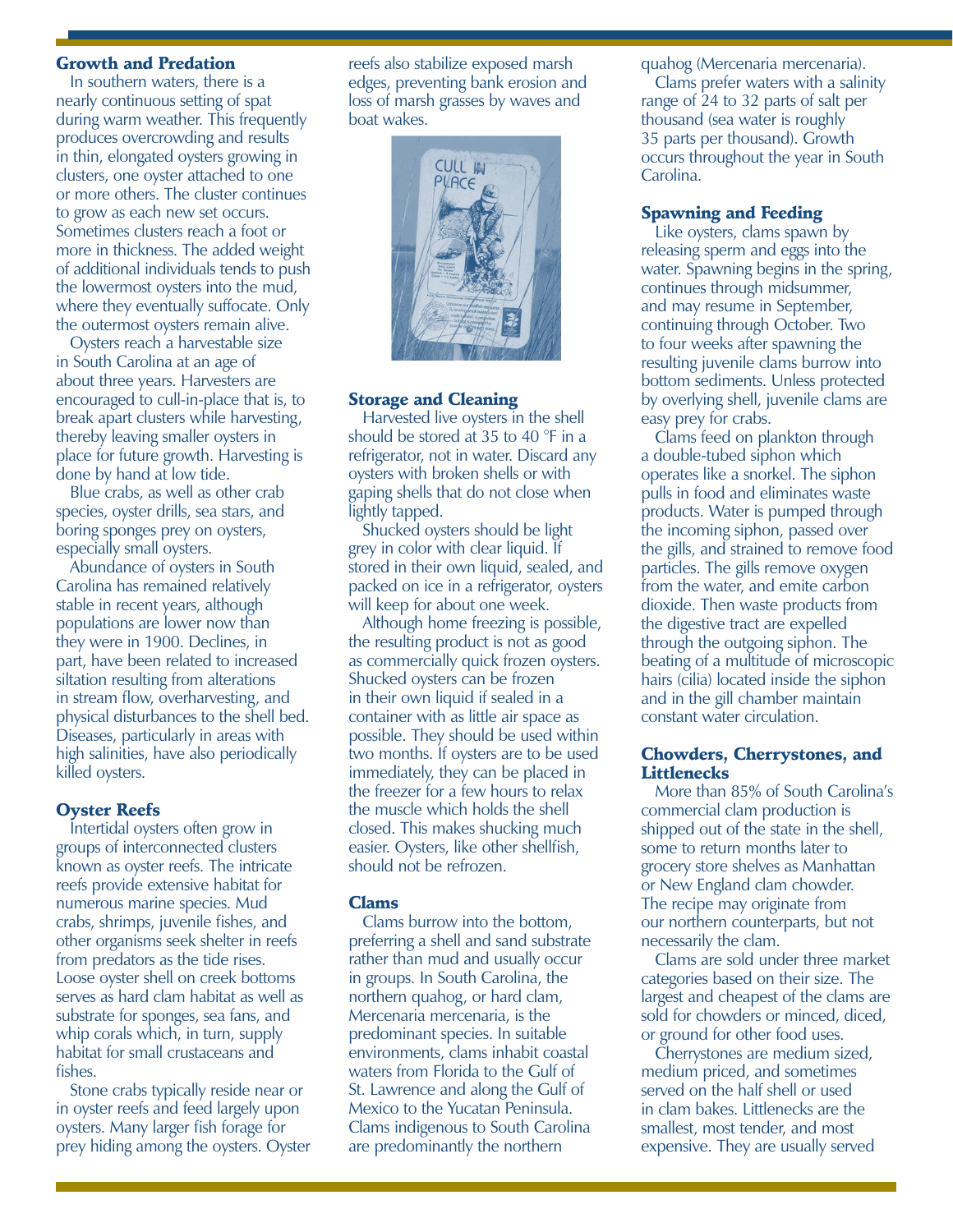steamed with clam broth and garlic butter.

## Storage and Cleaning

Despite their sturdy appearance, clam shells are fragile and should be handled with care to avoid damage. Any clams with broken or gaping shells should be discarded. Live clams may be stored in the shell or shucked in the same manner as oysters. They also may be frozen in the shell for up to six months. It is easier to shuck them before thawing.

#### Recreational Harvesting of Oysters and Clams

Recreational harvesting of oysters and clams for personal consumption is a traditional and popular activity in South Carolina. Recreational harvesters must have a Saltwater Recreational Fishing License available from SCDNR (http://dnr.sc.gov/ licensing.html) and can be taken only from authorized areas.

Harvest areas include privately managed grounds (Shellfish Culture Permits and Grant areas), State Shellfish Grounds, and Public Oyster Grounds. State Shellfish Grounds and Public Oyster Grounds may be harvested recreationally. Harvesting in Grant areas or Shellfish Culture Permits requires written permission of the owner or permittee.

The DNR website has maps of recreational harvest grounds, and printed maps are available upon request from DNR offices. Harvest area boundaries are marked with DNR signs. Harvest maps also indicate areas which have been designated by SC Department of Health and Environmental Control as unsafe for shellfish harvest. If there is any doubt as to the harvest status, call SCDNR Shellfish Management Section for advice. Always obtain the most recent maps from SCDNR prior to harvesting, as the boundaries of the DHEC-closed areas may change annually.

Oysters and clams may be harvested only during the approved harvest season, generally October to May. SCDNR announces the harvest opening and closing each year, and these may vary if

conditions such as water temperature warrant. Additionally, all shellfish grounds are subject to closure at any time by SCDHEC if water quality conditions make it unsafe to consume the oysters. These closures are announced in newspapers and on a toll-free hotline 1-800-285- 1618. Generally, tropical storms or hurricanes, unusually heavy rainfall, or sewage spills are the cause of such closures.

The personal limit for recreational harvest is two bushels of oysters and/or one-half bushel of clams per licensed harvester per day, no more than two days per seven day period. Clams must be one inch thick. Additionally, there is a cumulative limit of three personal limits per boat or vehicle.

Hand tools such as a small pry-bar or screwdriver should be used for harvesting oysters. Harvesters are encouraged to break up clusters and take only the large oysters, leaving the smaller ones on the bank to grow. Additionally, break off and leave on the bank as much empty shell as possible, since the shell provides the hard structure needed for juvenile oysters to attach.

Clams are often harvested with

## Saltwater Fishing Conservation and Ethics

Ocean resources, once thought to be unlimited, have declined rapidly in recent decades, due in part to the overharvest of many commercial and recreational species of fish and shellfish.

To reduce overfishing, all anglers should practice wise conservation practices and adopt an ethical approach to fishing.

Size and catch limits, seasons and gear restrictions should be adhered to strictly. These regulations change from time to time as managers learn more about fish life histories and how to provide angling opportunities without depleting fish populations.

The challenge of catching, not killing, fish should provide anglers with the excitement and the reward of fishing. Undersized fish or fish over the limit should be released to ensure the future of fish populations. a potato rake or similar tool, but care should be exercised not to damage marsh or living oysters when harvesting clams.

Harvested oysters and clams should be refrigerated as soon as possible and may keep for a week or more. Do not store shellfish in water. Discard any individuals whose shells "gape" and do not close when tapped. Shellfish should always be cooked prior to consumption. Because they are filter feeders, mollusks accumulate naturally-occurring bacteria and viruses which may cause illness if the shellfish are not adequately cooked. Individuals with certain health conditions such as auto-immune diseases or liver problems are more susceptible to these illnesses.

After enjoying your oyster roast or clam bake, please return the shell to SCDNR to be used for oyster reef replenishment. SCDNR plants more than 40,000 bushels of oyster shells annually to replace those that were harvested, and to provide hard substrate for juvenile oysters to attach. SCDNR maintains drop-off sites for consumers to return their oyster shells. To find the site nearest you, visit saltwaterfishing.sc.gov/oyster.html.

More and more South Carolina fishermen now practice tag and release, which not only conserves resources but also provides information on growth and movement of fish.

Saltwater fishermen can further contribute to conservation by purchasing a Saltwater Recreational Fishing License, which is required to fish from a private boat or gather shellfish in South Carolina's salt waters. Funds from the sale of licenses must be spent on programs that directly benefit saltwater fish, shellfish and fishermen.

Help ensure the outdoor enjoyment of future generations by strictly adhering to all rules, regulations, seasons, catch limits and size limits, and through the catch and release of saltwater game fish.